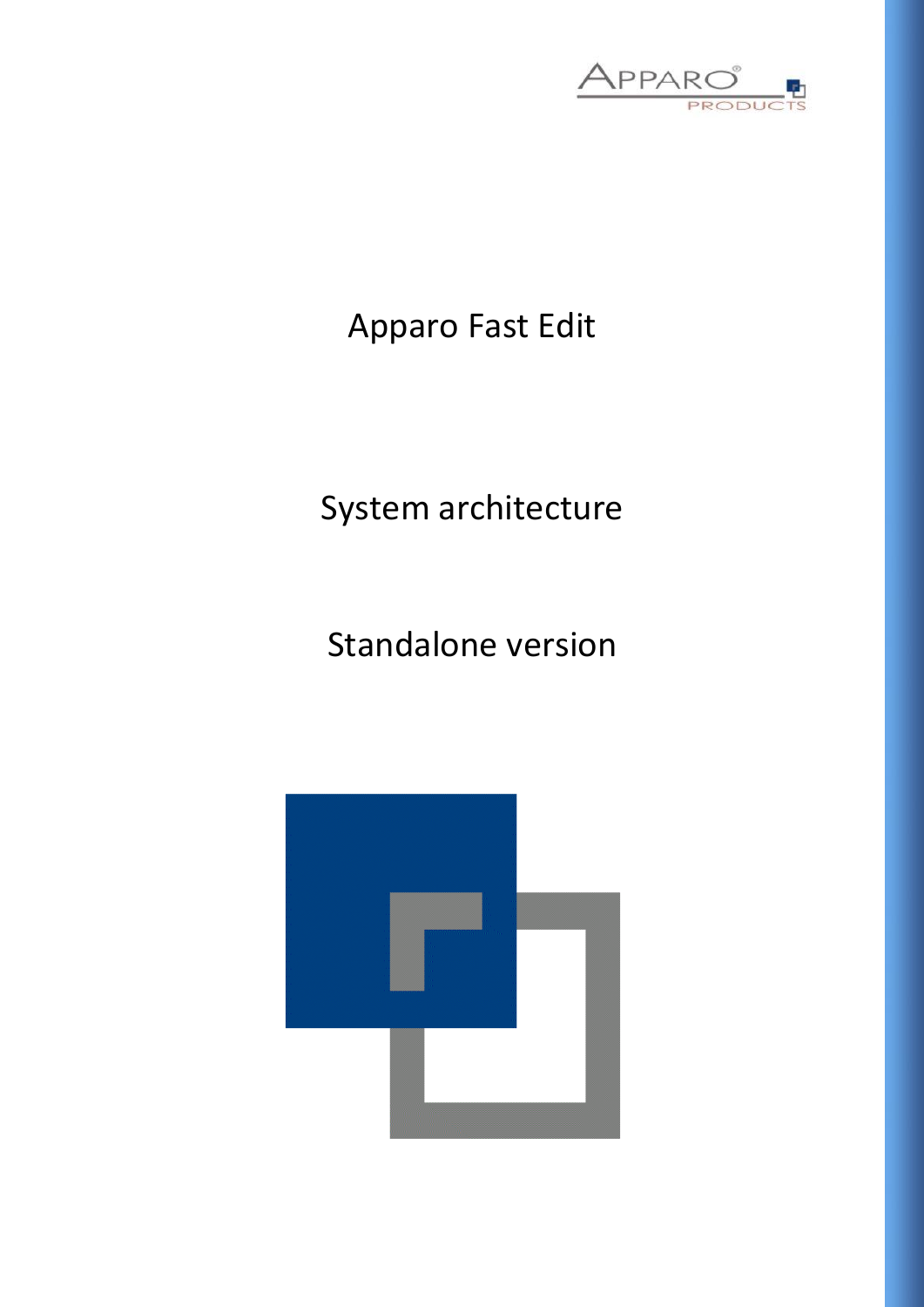

## **Content**

| 1.1 |  | $\overline{\mathbf{3}}$ |
|-----|--|-------------------------|
|     |  | $\overline{\mathbf{3}}$ |
|     |  |                         |
|     |  |                         |
|     |  | $\overline{5}$          |
|     |  |                         |
|     |  |                         |
|     |  | 7                       |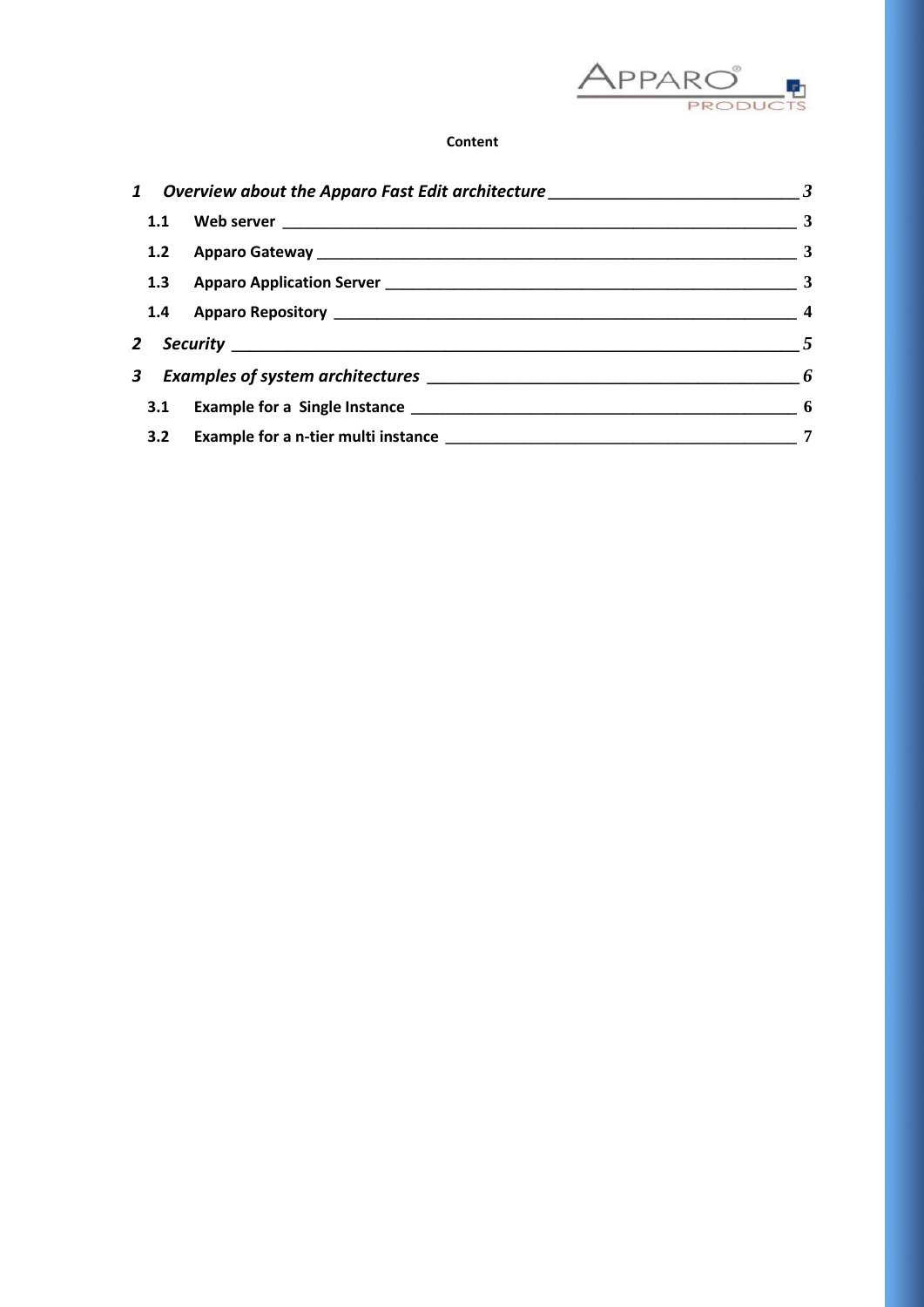

## <span id="page-2-0"></span>**1 Overview about the Apparo Fast Edit architecture**

#### <span id="page-2-1"></span>**1.1 Web server**

Following web server can be used:

- Microsoft Internet Information Service (IIS)
- Apache web server 2.2/2.4

The web server is enhanced by an ISAPI module/mod\_proxy and a virtual directory "apparo" that takes all Apparo Fast Edit requests and deliver them to the Apparo Application servers.

If single sign on is necessary then this server (and all client computers) must be member of a Windows domain and the IIS need additional configuration to be able to manage the user names.

Apache web server: Using web proxy module. SSO is possible using Apache 2.2/2.4.

#### <span id="page-2-2"></span>**1.2 Apparo Gateway**

All requests of the client web browsers are going to the IIS using port 80 or 443 (default). The Apparo Gateway takes all http/https-requests starting with /KFE/ (that is the default directory) and move them to the Apparo Application servers using the communication port 9800 (default).

With this functionality load balancing and higher availability is possible. If an Apparo Application server is crashing then the Apparo Gateway is ignoring this server. If an application server is running again then this is noticed automatically by the Apparo Gateway.

The Apparo Gateway must be installed on all used web servers.

#### <span id="page-2-3"></span>**1.3 Apparo Application Server**

The Apparo Application server is working with the requests and delivers the answer back to the Apparo Gateway.

An Apparo Application server can be installed on a single host or together with an Apparo Gateway.

It's possible to install many application servers on one host too but then the ports (start port and communication port) must be different for each application server.

The default port of the Apparo application server is 18000 (using Apache Tomcat) and the default communication port with the Apparo Gateway is port 9800.

The Apparo application server is supporting the following operation systems:

- MS Windows
- Linux (Red Hat, SUSE)
- IBM AIX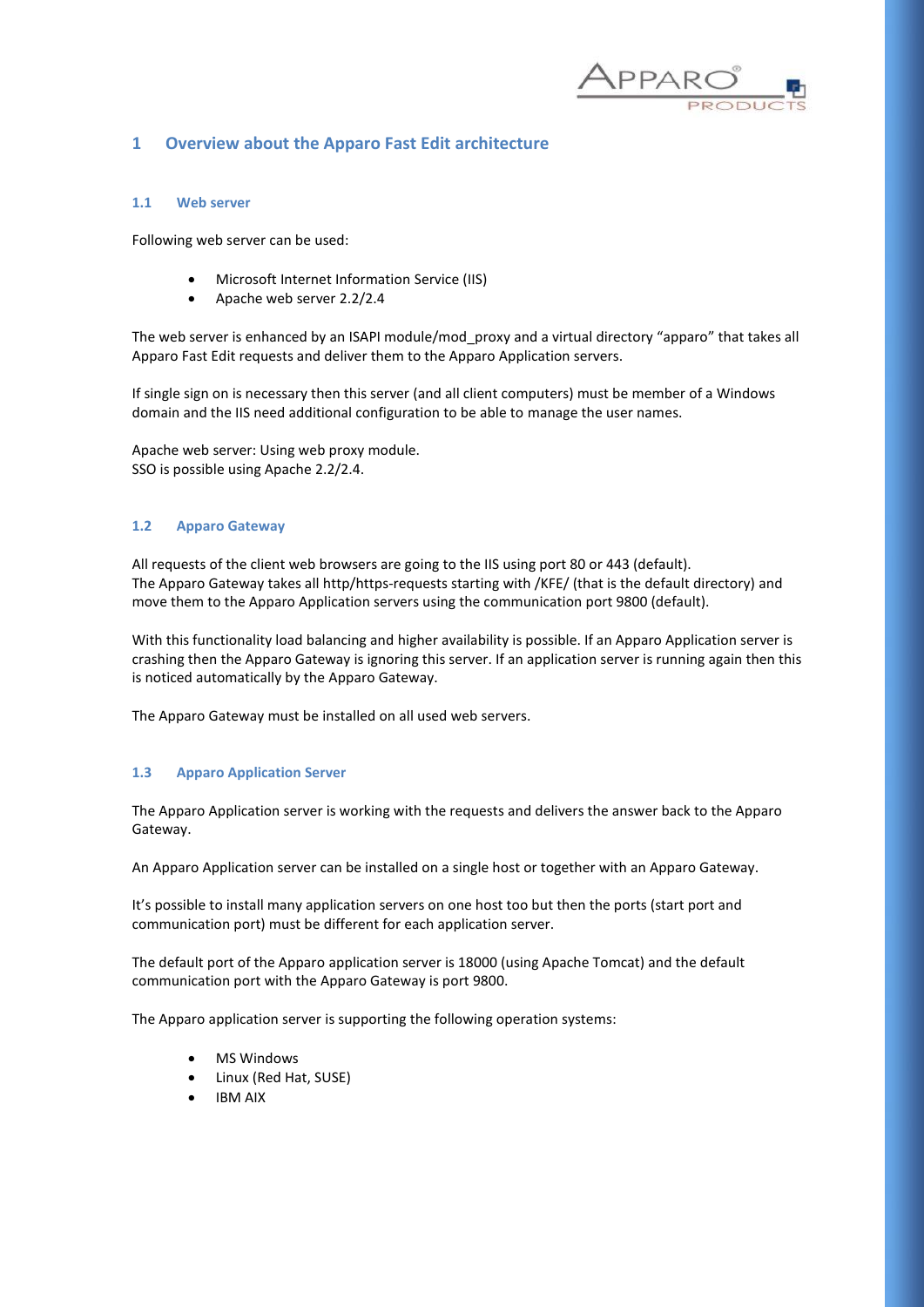

#### <span id="page-3-0"></span>**1.4 Apparo Repository**

The Repository stores all definitions about Business Cases, database connections and so on. It is a database like Oracle, MS SQL Server, IBM DB/2 or an internal database (Derby).

Each Apparo Application server must use a repository. If the application servers are working in a cluster then all servers must use the same repository (in this case the internal database is not useable).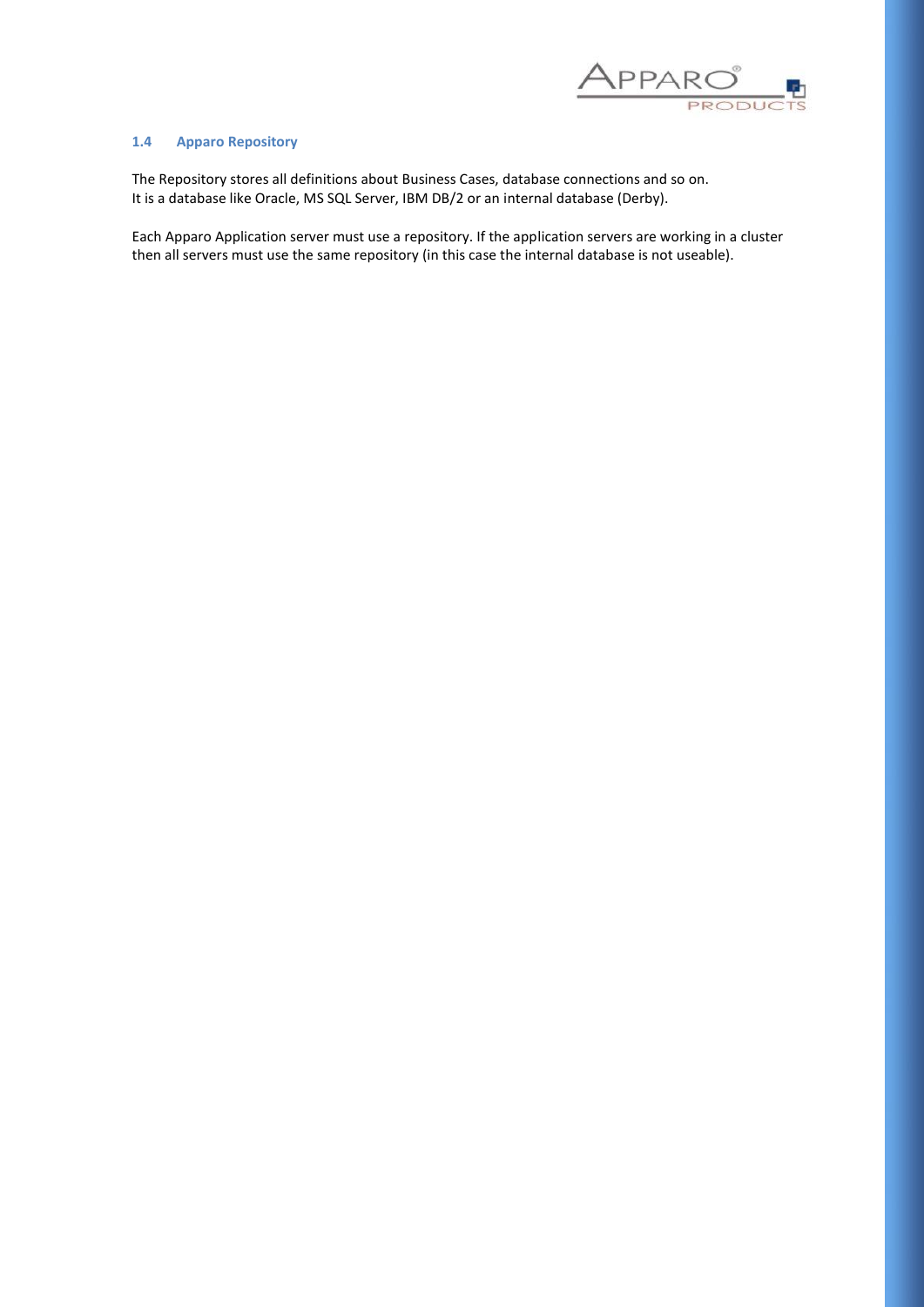

## <span id="page-4-0"></span>**2 Security**

Following firewall architecture is possible:

**----- Firewall 1 ----- open: 80/443 only -----**

Web server (Microsoft Internet Information Server (IIS) or Apache web server) Apparo Gateway

**----- Firewall 2 ----- open: 9800 only -----**

Apparo Application server(s)

**----- Firewall 3 ----- open: 1521 only -----**

Databases including Apparo Repository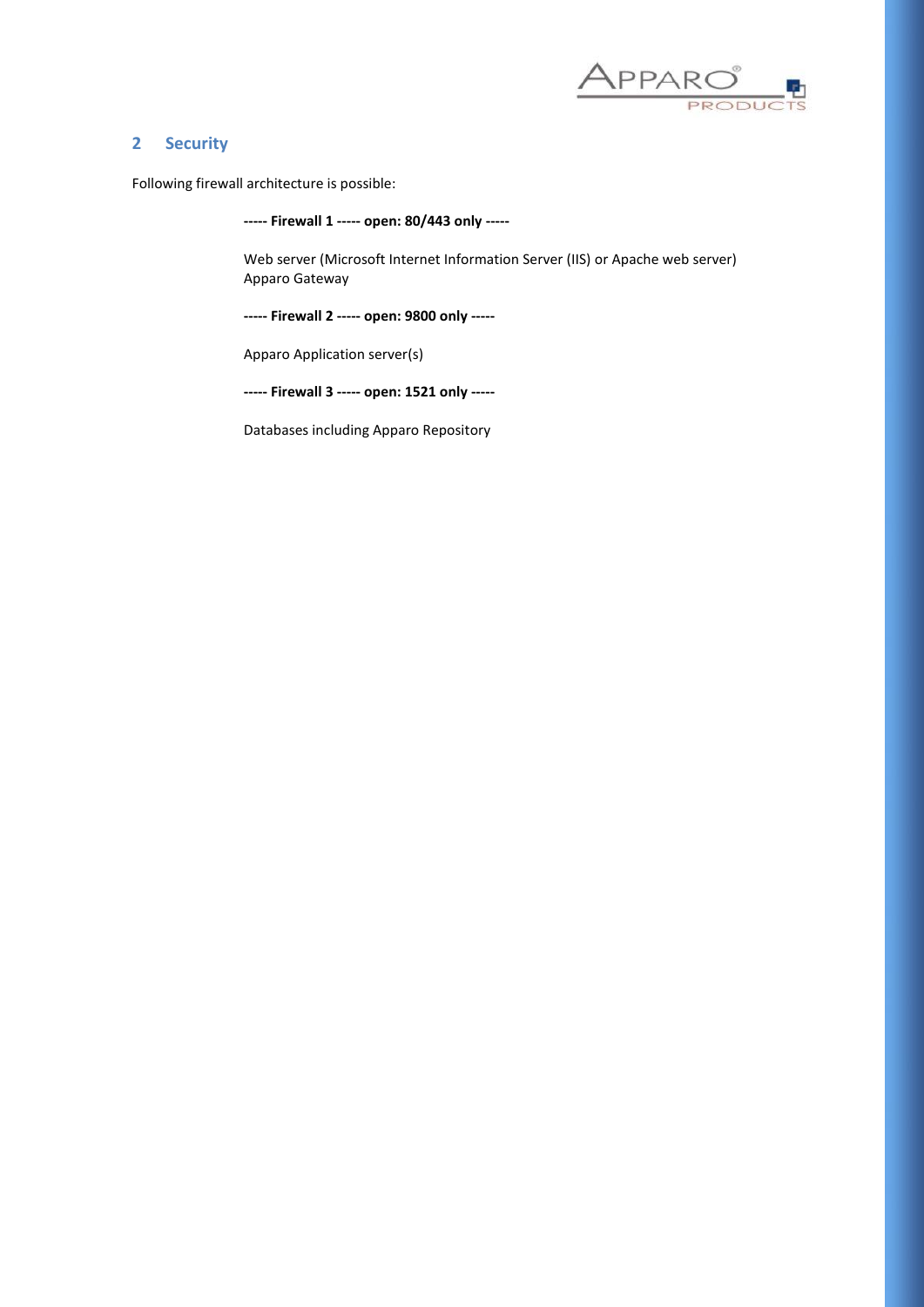

## <span id="page-5-0"></span>**3 Examples of system architectures**

## <span id="page-5-1"></span>**3.1 Example for a Single Instance**

The complete installation is stored on one host only.





**Client**



**Client**

Port 80 / 443



**Webserver (MS IIS, Apache web server) & Apparo Gateway & Apparo Application Server** Port 1521 (Oracle)



**Apparo Repository**